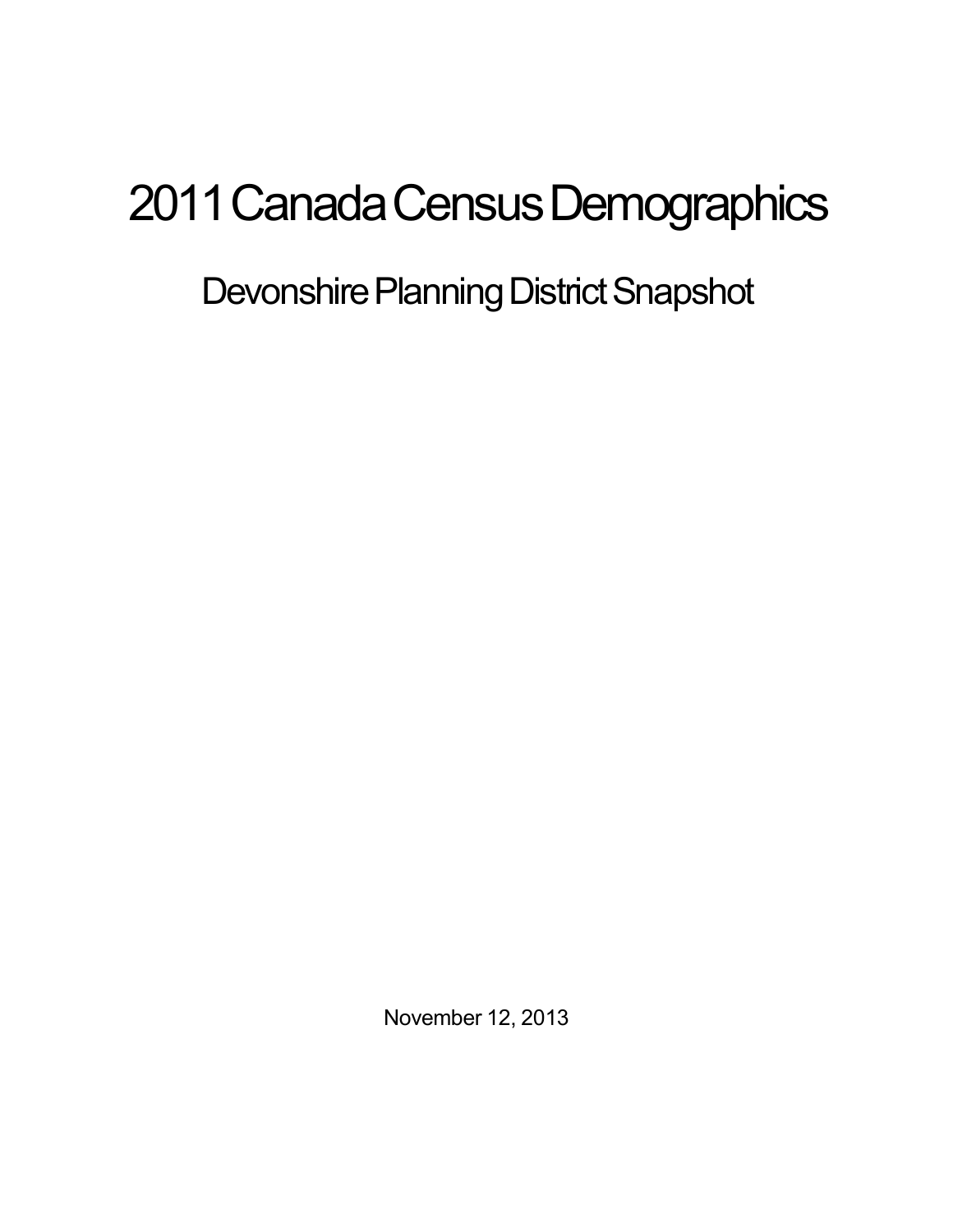Prepared by City of Windsor Planning Dept

## **Table of Contents**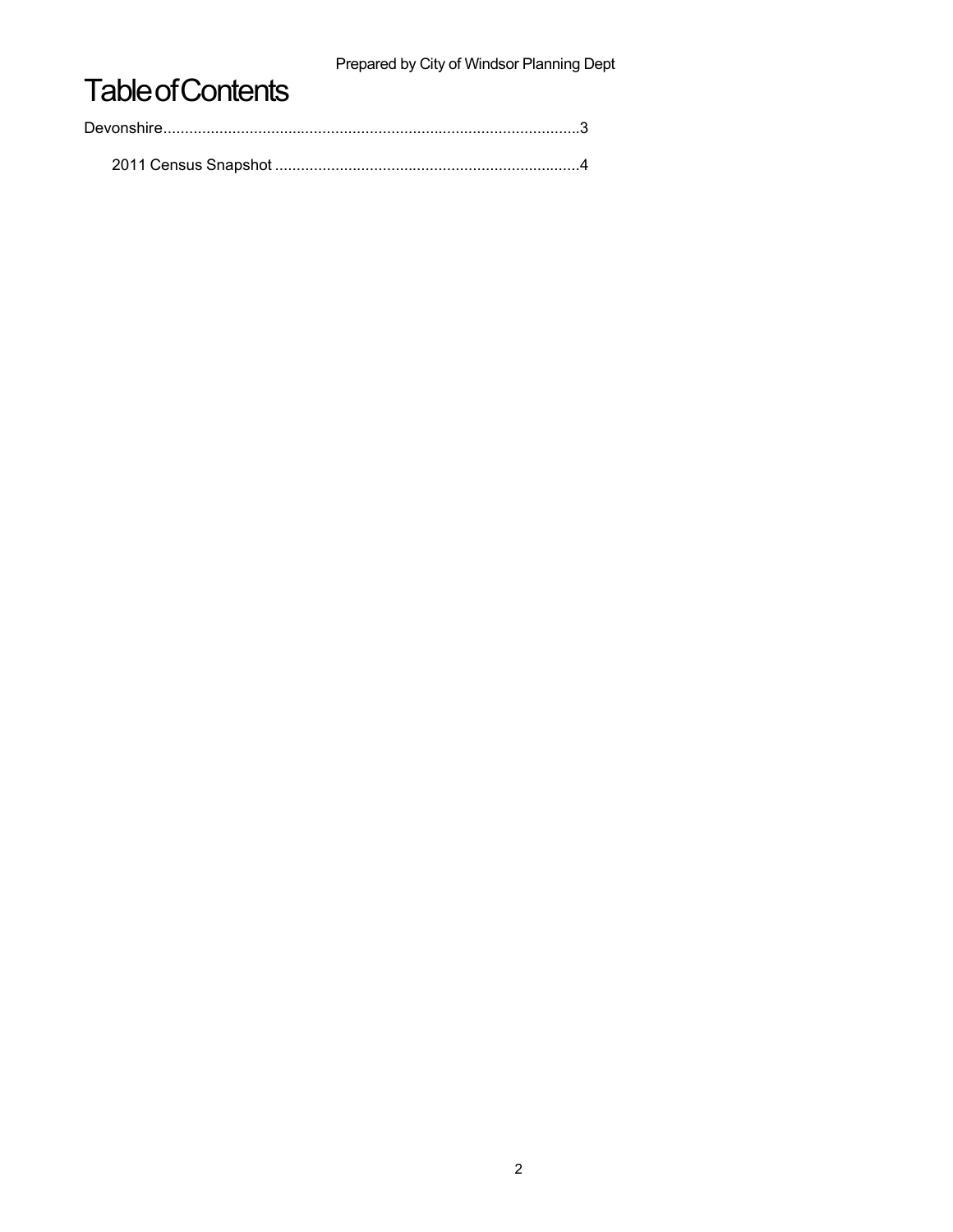Prepared by City of Windsor Planning Dept Devonshire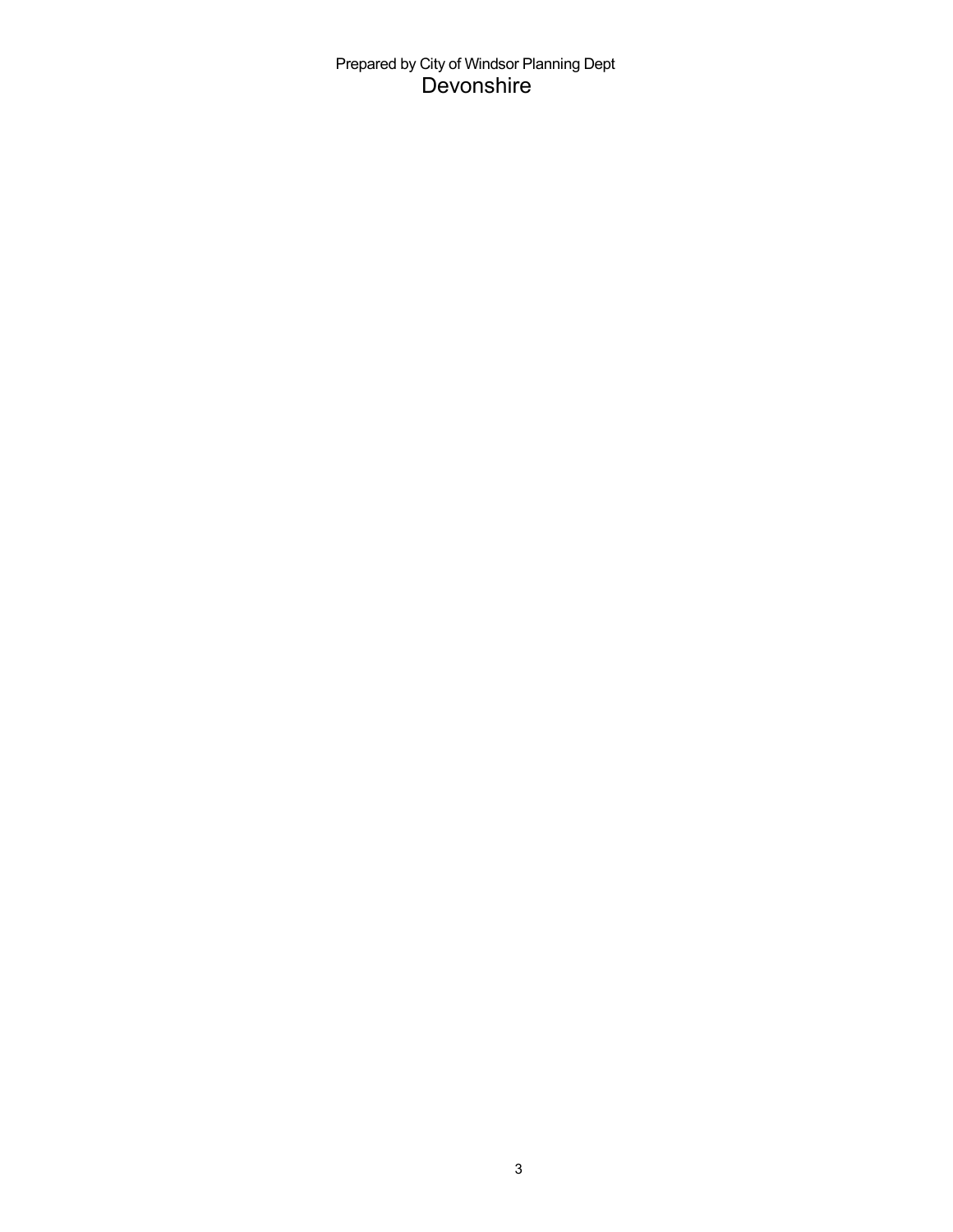## Prepared by City of Windsor Planning Dept 2011 Census Snapshot

| 2011 Census<br><b>Snapshot</b> | <b>Devonshire</b> |         |
|--------------------------------|-------------------|---------|
|                                |                   | %       |
| <b>Total Population</b>        | 8,721             |         |
| <b>Males</b>                   | 4,271             | 49%     |
| Females                        | 4,450 51%         |         |
|                                |                   |         |
| 2011 Population by Age         | 8,721             |         |
| 0 to 4 years                   | 521               | 6%      |
| 5 to 9 years                   | 647               | 7%      |
| 10 to 14 years                 | 687               | 8%      |
| 15 to 19 years                 | 704               | 8%      |
| 20 to 24 years                 | 529               | 6%      |
| 25 to 29 years                 | 473               | 5%      |
| 30 to 34 years                 | 570               | 7%      |
| 35 to 39 years                 | 651               | 7%      |
| 40 to 44 years                 | 785               | 9%      |
| 45 to 49 years                 | 766               | 9%      |
| 50 to 54 years                 | 668               | 8%      |
| 55 to 59 years                 | 481               | 6%      |
| 60 to 64 years                 | 372               | 4%      |
| 65 to 69 years                 | 320               | 4%      |
| 70 to 74 years                 | 231               | 3%      |
| 75 to 79 years                 | 165               | 2%      |
| 80 to 84 years                 | 114               | 1%      |
| 85 years and over              | 54                | 1%      |
|                                |                   |         |
| Average age                    | 36.0              |         |
| Median age                     | 36.9              |         |
| Dominant age group             | 40 to 44 years    |         |
|                                |                   |         |
| <b>Families</b>                | 2,475             |         |
| Persons per family             | 3.2               |         |
|                                |                   |         |
| Two-parent families            | 2,027 82%         |         |
| With no children at            |                   | 755 30% |
| home                           |                   |         |
| With children at home          | 1,244 50%         |         |
| Lone-parent familiies          | 4621              | 19%     |
|                                |                   |         |
| Children per family            | 1.3               |         |
|                                |                   |         |